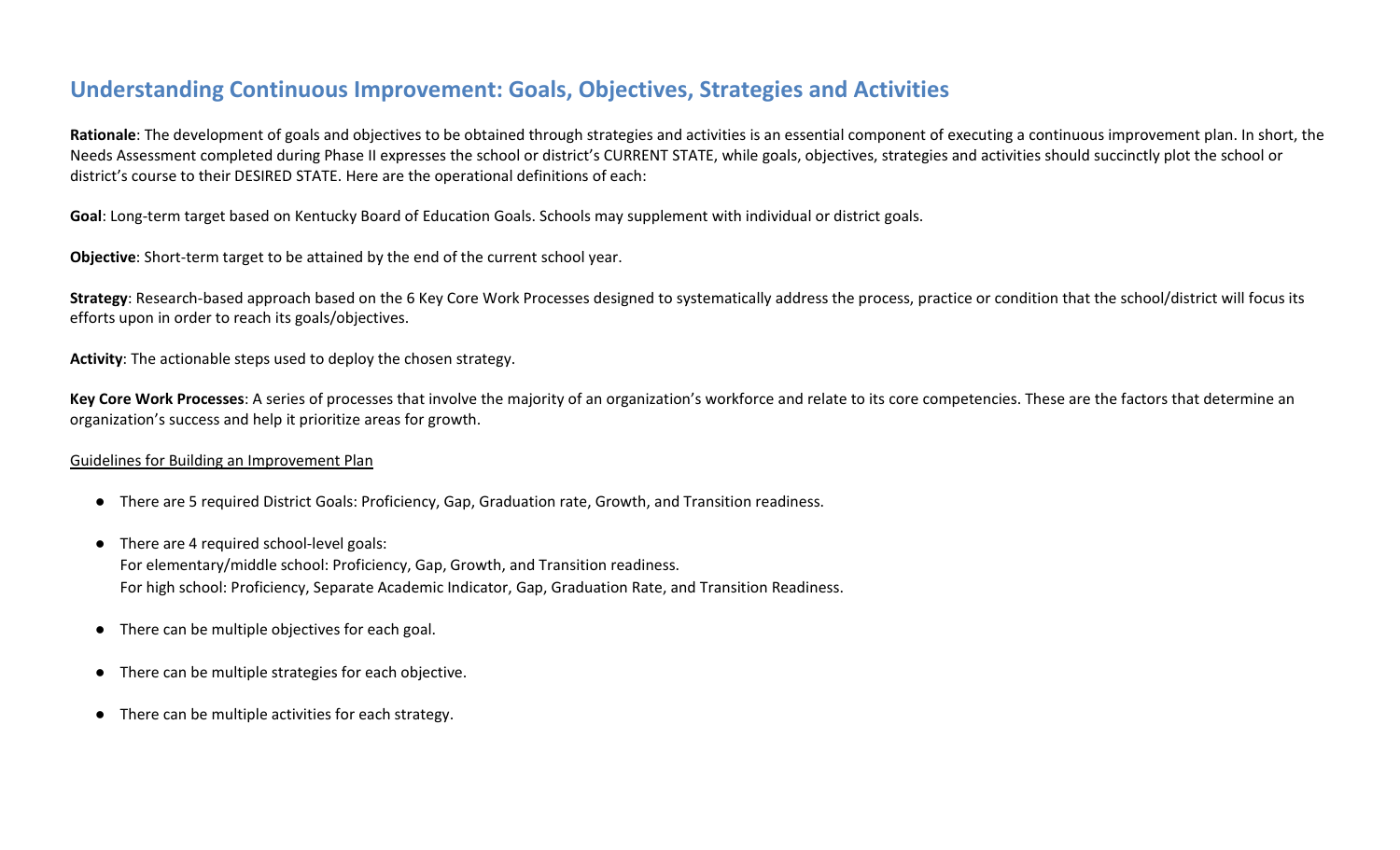# **1: Proficiency**

|                                                                                                                                                                                                                                                                                                                                                                                                                                                                                                          | Goal 1: Increase both the proficiency indicators and the percentage of students scoring proficient in reading and math as measured by the ACT taken during the junior year.                                                                                                                                                 |                                                                                                                                                       |                                                                                                                                                                                                                                                                                                                                                                                                                                                                                                                                                                                                                                                                                                                                  |             |                                                                                          |             |                                                                                                                                                                      |                |
|----------------------------------------------------------------------------------------------------------------------------------------------------------------------------------------------------------------------------------------------------------------------------------------------------------------------------------------------------------------------------------------------------------------------------------------------------------------------------------------------------------|-----------------------------------------------------------------------------------------------------------------------------------------------------------------------------------------------------------------------------------------------------------------------------------------------------------------------------|-------------------------------------------------------------------------------------------------------------------------------------------------------|----------------------------------------------------------------------------------------------------------------------------------------------------------------------------------------------------------------------------------------------------------------------------------------------------------------------------------------------------------------------------------------------------------------------------------------------------------------------------------------------------------------------------------------------------------------------------------------------------------------------------------------------------------------------------------------------------------------------------------|-------------|------------------------------------------------------------------------------------------|-------------|----------------------------------------------------------------------------------------------------------------------------------------------------------------------|----------------|
| <b>Content Areas</b>                                                                                                                                                                                                                                                                                                                                                                                                                                                                                     | Spring 2019                                                                                                                                                                                                                                                                                                                 | Spring 2020                                                                                                                                           | Spring 2021                                                                                                                                                                                                                                                                                                                                                                                                                                                                                                                                                                                                                                                                                                                      | Spring 2022 | Spring 2023                                                                              | Spring 2024 |                                                                                                                                                                      |                |
| Reading                                                                                                                                                                                                                                                                                                                                                                                                                                                                                                  | 93.0 / 76.9%                                                                                                                                                                                                                                                                                                                | No data                                                                                                                                               | 79.0%                                                                                                                                                                                                                                                                                                                                                                                                                                                                                                                                                                                                                                                                                                                            | 81.0%       | 83.0%                                                                                    | 85.0%       |                                                                                                                                                                      |                |
| Math                                                                                                                                                                                                                                                                                                                                                                                                                                                                                                     | 87.2 / 70.7%                                                                                                                                                                                                                                                                                                                | No data                                                                                                                                               | 73.0%                                                                                                                                                                                                                                                                                                                                                                                                                                                                                                                                                                                                                                                                                                                            | 75.0%       | 77.0%                                                                                    | 79.0%       |                                                                                                                                                                      |                |
| Which Strategy will the school/district use to address this goal? (The Strategy<br>can be based upon the six Key Core Work Processes listed below or another<br>the strategy was chosen.)<br><b>KCWP 1: Design and Deploy Standards</b><br><b>KCWP 2: Design and Deliver Instruction</b><br><b>KCWP 3: Design and Deliver Assessment Literacy</b><br>KCWP 4: Review, Analyze and Apply Data<br>KCWP 5: Design, Align and Deliver Support<br><b>KCWP 6: Establishing Learning Culture and Environment</b> | research-based approach. Provide justification and/or attach evidence for why                                                                                                                                                                                                                                               | for the activity.<br>$\bullet$<br>$\bullet$<br>$\bullet$<br><b>Activities</b><br>$\bullet$<br>$\bullet$<br>$\bullet$<br><b>Improvement Activities</b> | Which Activities will the school/district deploy based on the strategy or<br>strategies chosen? (The links to the Key Core Work Processes activity bank<br>below may be a helpful resource. Provide a brief explanation or justification<br>KCWP1: Design and Deploy Standards - Continuous Improvement Activities<br><b>KCWP2: Design and Deliver Instruction - Continuous Improvement Activities</b><br><b>KCWP3: Design and Deliver Assessment Literacy - Continuous Improvement</b><br>KCWP4: Review, Analyze and Apply Data - Continuous Improvement Activities<br>KCWP5: Design, Align and Deliver Support - Continuous Improvement Activities<br><b>KCWP6: Establishing Learning Culture and Environment - Continuous</b> |             | execute the activity or activities.                                                      |             | Identify the timeline for the activity or activities, the person(s) responsible for<br>ensuring the fidelity of the activity or activities, and necessary funding to |                |
| Objective                                                                                                                                                                                                                                                                                                                                                                                                                                                                                                | Strategy                                                                                                                                                                                                                                                                                                                    | Activities to deploy strategy                                                                                                                         |                                                                                                                                                                                                                                                                                                                                                                                                                                                                                                                                                                                                                                                                                                                                  |             | <b>Measure of Success</b>                                                                |             | <b>Progress Monitoring</b><br>Date & Notes                                                                                                                           | <b>Funding</b> |
| Objective 1: Increase proficiency<br>indicators in reading and math as<br>measured by the ACT taken<br>during the junior year.<br>Reading 76.9 $\rightarrow$ 79.0%<br>Math 70.7 $\rightarrow$ 73.0%                                                                                                                                                                                                                                                                                                      | <b>KCWP 2: Design and Deliver Instruction</b><br>KCWP 4: Review, Analyze and Apply Data<br>Create and support school-wide<br>systems to ensure student data is<br>collected, analyzed and utilized to<br>drive classroom instruction, make<br>curricular adjustments and<br>determine professional learning<br>needs/focus. |                                                                                                                                                       | Ensure that student achievement data is used by PLCs to determine<br>next steps of intervention and enrichment for students.                                                                                                                                                                                                                                                                                                                                                                                                                                                                                                                                                                                                     |             | PLC agenda and meeting notes<br>Classroom observations and instructional<br>walkthroughs |             |                                                                                                                                                                      |                |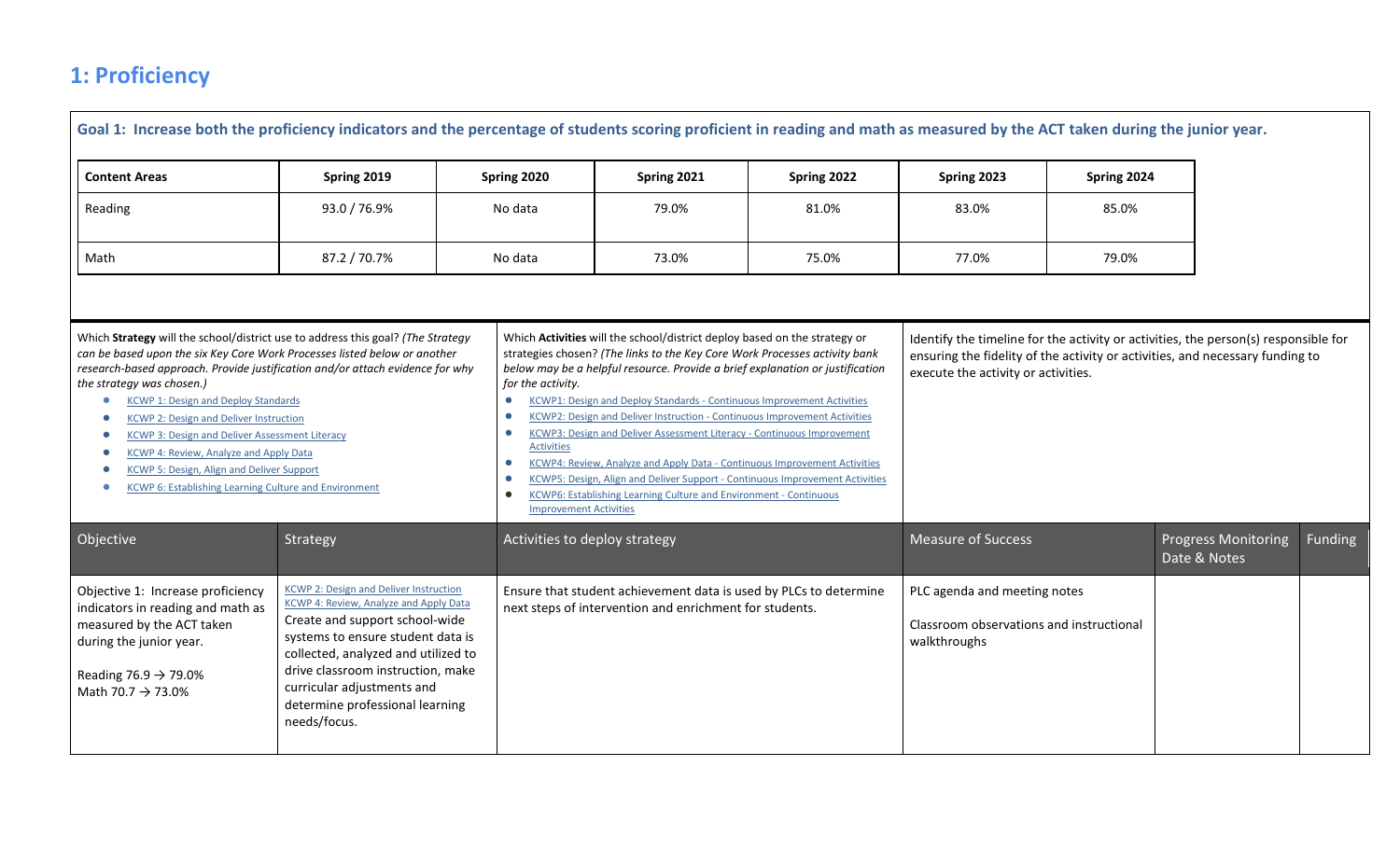|                                                                                                                                                                                                                                         | Establish a process whereby needs assessments and data analysis<br>results are reflected in the systematic approach to funding<br>expenditures and resource allocation, specifically in the strategic<br>planning in and around professional learning opportunities,<br>instructional practices and curriculum.                                                                                                                                                                                                                        | Audits to determine if resources match<br>areas of need                                  |  |
|-----------------------------------------------------------------------------------------------------------------------------------------------------------------------------------------------------------------------------------------|----------------------------------------------------------------------------------------------------------------------------------------------------------------------------------------------------------------------------------------------------------------------------------------------------------------------------------------------------------------------------------------------------------------------------------------------------------------------------------------------------------------------------------------|------------------------------------------------------------------------------------------|--|
| <b>KCWP 3: Design and Deliver Assessment</b><br>Literacy<br>Create and support the work of the<br>PLCs to ensure the development<br>and effectively utilization of<br>common formative assessments for<br>improved student achievement. | Ensure that student achievement data is used by PLCs to determine<br>next steps of intervention and enrichment for students.                                                                                                                                                                                                                                                                                                                                                                                                           | PLC agenda and meeting notes<br>Classroom observations and instructional<br>walkthroughs |  |
| <b>KCWP 1: Design and Deploy Standards</b><br>Increase ACT averages in English,<br>Math and Reading.                                                                                                                                    | Teachers will embed ACT-like questions throughout the work they<br>provide their students during the year.                                                                                                                                                                                                                                                                                                                                                                                                                             | Curriculum guides<br>PLC meeting agendas                                                 |  |
|                                                                                                                                                                                                                                         | All freshmen, sophomores and juniors will be provided at least three<br>opportunities each year to take a practice ACT through Naviance.<br>Teachers in the content areas of ELA, math and science will create<br>opportunities within their classes to practice ACT skills and<br>strategies. Each of those PLCs will develop their own remediation<br>plan to fit the needs of their students. The other content areas will<br>identify work they can integrate into their curriculum that supports<br>students' success on the ACT. | School calendar<br>PLC meeting agendas                                                   |  |

# **2: Gap**

| Goal 2: Increase the percentage of students scoring proficient in reading and math for students with disabilities as measured by the ACT taken during each student's junior year. |             |             |             |             |             |             |  |  |
|-----------------------------------------------------------------------------------------------------------------------------------------------------------------------------------|-------------|-------------|-------------|-------------|-------------|-------------|--|--|
| <b>Content Areas</b>                                                                                                                                                              | Spring 2019 | Spring 2020 | Spring 2021 | Spring 2022 | Spring 2023 | Spring 2024 |  |  |
| Reading                                                                                                                                                                           | 55.0%       | No data     | 58.0%       | 61.0%       | 64.0%       | 67.0%       |  |  |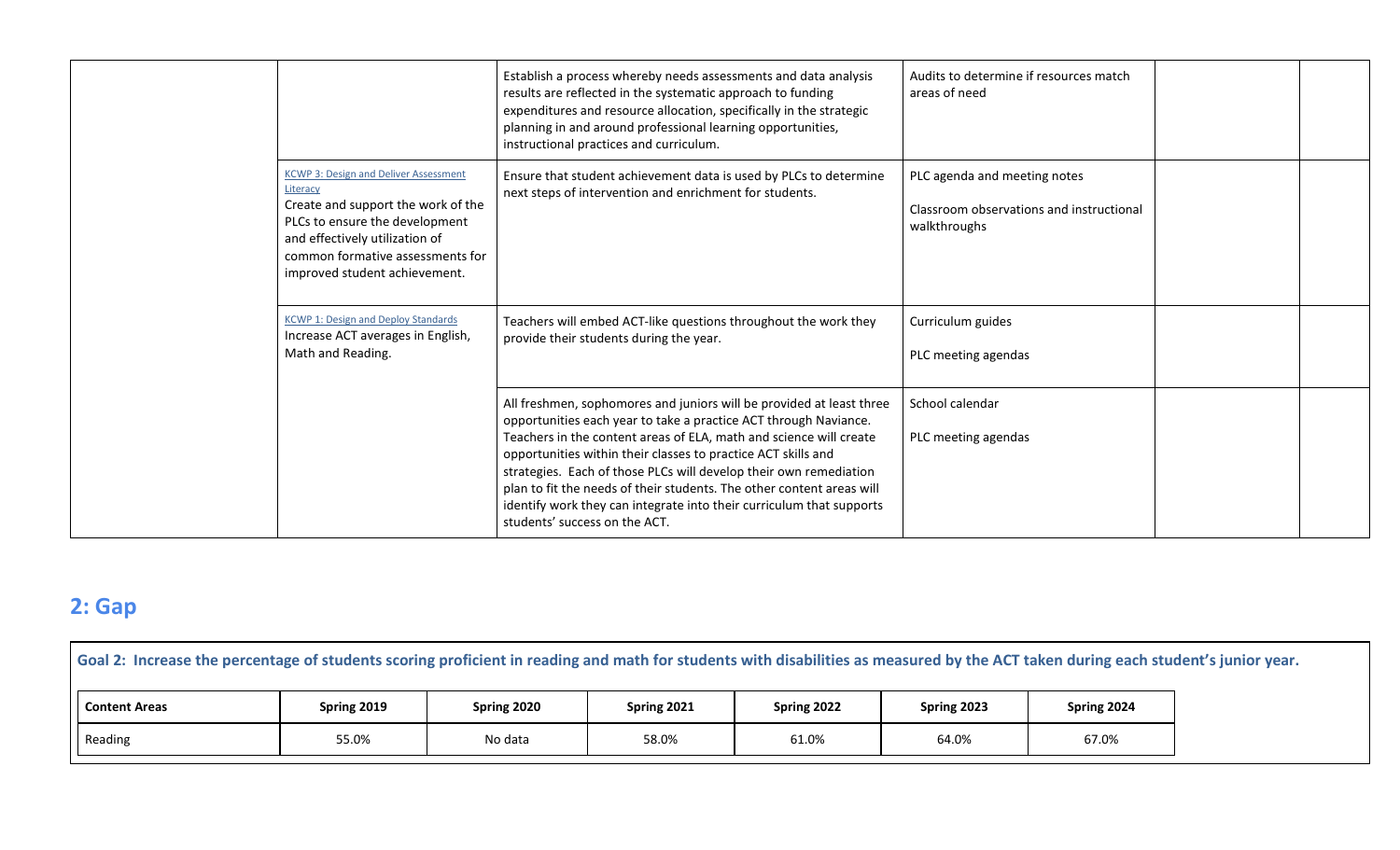| Math                                                                                                                                                                                                                                                                                                                                                                                                                                                                                                                                                                                                    | 26.3%                                                                                                                                                                                                                |  | No data                                                                                                                                                                                                                                                                                                                                                                                                                                                                                                                                                                                                                                                                                                                                                                                                                                                | 31.0%                                                                                                                                                                                                                                                                                                                            | 36.0%                                                                 | 41.0%                                                                                                                                                                                                                                                       | 46.0%                                                                             |                                            |                |  |
|---------------------------------------------------------------------------------------------------------------------------------------------------------------------------------------------------------------------------------------------------------------------------------------------------------------------------------------------------------------------------------------------------------------------------------------------------------------------------------------------------------------------------------------------------------------------------------------------------------|----------------------------------------------------------------------------------------------------------------------------------------------------------------------------------------------------------------------|--|--------------------------------------------------------------------------------------------------------------------------------------------------------------------------------------------------------------------------------------------------------------------------------------------------------------------------------------------------------------------------------------------------------------------------------------------------------------------------------------------------------------------------------------------------------------------------------------------------------------------------------------------------------------------------------------------------------------------------------------------------------------------------------------------------------------------------------------------------------|----------------------------------------------------------------------------------------------------------------------------------------------------------------------------------------------------------------------------------------------------------------------------------------------------------------------------------|-----------------------------------------------------------------------|-------------------------------------------------------------------------------------------------------------------------------------------------------------------------------------------------------------------------------------------------------------|-----------------------------------------------------------------------------------|--------------------------------------------|----------------|--|
|                                                                                                                                                                                                                                                                                                                                                                                                                                                                                                                                                                                                         |                                                                                                                                                                                                                      |  |                                                                                                                                                                                                                                                                                                                                                                                                                                                                                                                                                                                                                                                                                                                                                                                                                                                        |                                                                                                                                                                                                                                                                                                                                  |                                                                       |                                                                                                                                                                                                                                                             |                                                                                   |                                            |                |  |
| Which Strategy will the school/district use to address this goal? (The<br>Strategy can be based upon the six Key Core Work Processes listed below<br>or another research-based approach. Provide justification and/or attach<br>evidence for why the strategy was chosen.)<br><b>KCWP 1: Design and Deploy Standards</b><br><b>KCWP 2: Design and Deliver Instruction</b><br><b>KCWP 3: Design and Deliver Assessment Literacy</b><br><b>KCWP 4: Review, Analyze and Apply Data</b><br><b>KCWP 5: Design, Align and Deliver Support</b><br><b>KCWP 6: Establishing Learning Culture and Environment</b> |                                                                                                                                                                                                                      |  | Which Activities will the school/district deploy based on the strategy<br>or strategies chosen? (The links to the Key Core Work Processes<br>activity bank below may be a helpful resource. Provide a brief<br>explanation or justification for the activity.<br>KCWP1: Design and Deploy Standards - Continuous Improvement Activities<br>$\bullet$<br>KCWP2: Design and Deliver Instruction - Continuous Improvement Activities<br>$\bullet$<br><b>KCWP3: Design and Deliver Assessment Literacy - Continuous Improvement</b><br>$\bullet$<br><b>Activities</b><br>KCWP4: Review, Analyze and Apply Data - Continuous Improvement Activities<br>$\bullet$<br>KCWP5: Design, Align and Deliver Support - Continuous Improvement Activities<br>KCWP6: Establishing Learning Culture and Environment - Continuous<br>0<br><b>Improvement Activities</b> |                                                                                                                                                                                                                                                                                                                                  |                                                                       | Identify the timeline for the activity or activities, the person(s) responsible for<br>ensuring the fidelity of the activity or activities, and necessary funding to<br>execute the activity or activities.                                                 |                                                                                   |                                            |                |  |
| Objective                                                                                                                                                                                                                                                                                                                                                                                                                                                                                                                                                                                               | Strategy                                                                                                                                                                                                             |  |                                                                                                                                                                                                                                                                                                                                                                                                                                                                                                                                                                                                                                                                                                                                                                                                                                                        | Activities to deploy strategy                                                                                                                                                                                                                                                                                                    |                                                                       | <b>Measure of Success</b>                                                                                                                                                                                                                                   |                                                                                   | <b>Progress Monitoring</b><br>Date & Notes | <b>Funding</b> |  |
| Objective 1: Increase percentage<br>of students with disabilities in<br>reading and math scoring<br>proficient as measured by the<br>ACT taken during each student's<br>junior year.                                                                                                                                                                                                                                                                                                                                                                                                                    | <b>KCWP 1: Design and Deploy Standards</b><br>Ensure Tier I curriculum is<br>accessible to all students via the co-<br>teaching model. Instruction and<br>assessments meet the intent and<br>rigor of the standards. |  |                                                                                                                                                                                                                                                                                                                                                                                                                                                                                                                                                                                                                                                                                                                                                                                                                                                        | Continue to grow in our understanding and implementation of co-<br>teaching models and processes and provide support to both the<br>regular education and special education teachers through<br>in ensuring curriculum is taught at high levels and evidenced by<br>student performance on rigorous common formative assessments | professional learning and monitoring in order to assist both teachers |                                                                                                                                                                                                                                                             | Instructional walkthroughs and feedback<br>School co-teaching implementation plan |                                            |                |  |
| Reading 55.0 $\rightarrow$ 58.0%<br>Math 26.3 $\rightarrow$ 31.0%                                                                                                                                                                                                                                                                                                                                                                                                                                                                                                                                       |                                                                                                                                                                                                                      |  | growth.                                                                                                                                                                                                                                                                                                                                                                                                                                                                                                                                                                                                                                                                                                                                                                                                                                                | Design a system to frequently measure the achievement/progress<br>monitoring of students with disabilities (SWD) to ensure expected                                                                                                                                                                                              |                                                                       | For every SWD who is not making<br>accelerated growth, a longitudinal<br>student profile will show individualized<br>student plan of action to make<br>accelerated growth through regular<br>reviews of individualized plan and<br>progress monitoring data |                                                                                   |                                            |                |  |
|                                                                                                                                                                                                                                                                                                                                                                                                                                                                                                                                                                                                         |                                                                                                                                                                                                                      |  |                                                                                                                                                                                                                                                                                                                                                                                                                                                                                                                                                                                                                                                                                                                                                                                                                                                        | Provide support through professional learning and monitoring to<br>assist teachers in ensuring curriculum is taught at high levels and<br>assessments in the resource and highly-structured classrooms.                                                                                                                          | evidenced by student performance on rigorous common formative         | Increased percentages of ECS teachers<br>trained in evidence-based strategies                                                                                                                                                                               | Instructional walkthroughs and feedback                                           |                                            |                |  |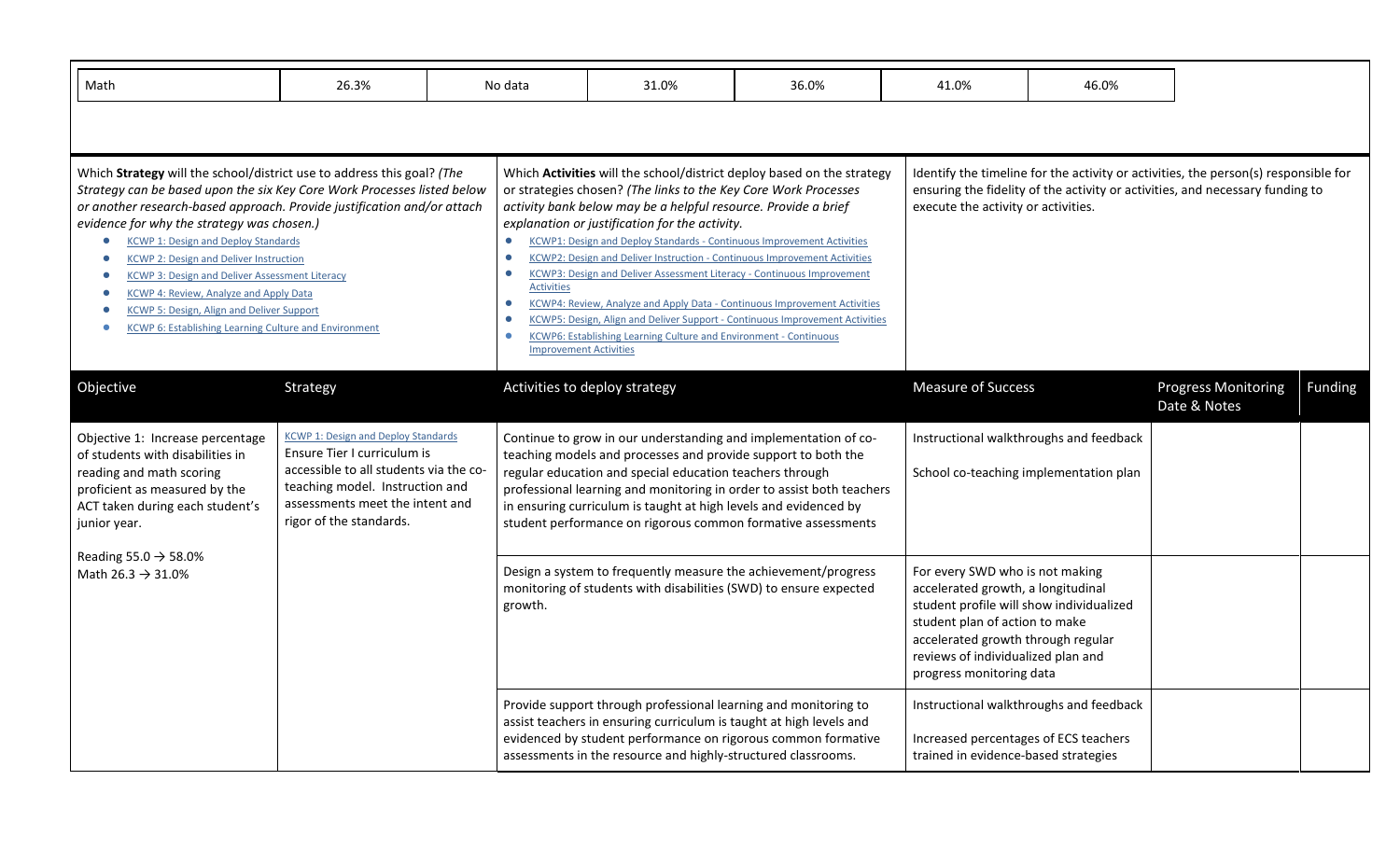|                                                                                                                                                                                              |                                                                                                                                                                                                                                                                                                                                                                                                                                                                                                                                        | through participation in district-level<br>LBD and HSC PLCs                                                                                                                                                                                                                                         |
|----------------------------------------------------------------------------------------------------------------------------------------------------------------------------------------------|----------------------------------------------------------------------------------------------------------------------------------------------------------------------------------------------------------------------------------------------------------------------------------------------------------------------------------------------------------------------------------------------------------------------------------------------------------------------------------------------------------------------------------------|-----------------------------------------------------------------------------------------------------------------------------------------------------------------------------------------------------------------------------------------------------------------------------------------------------|
| <b>KCWP 2: Design and Deliver Instruction</b><br>Create, monitor and refine systems<br>and processes to ensure IEP goals<br>are relevant, rigorous, aligned with<br>standards and monitored. | Provide support through professional learning and monitoring to<br>assist teachers in ensuring IEP goals are written with the appropriate<br>level of rigorand in developing monitoring systems to ensure<br>curriculum is taught at a high level of fidelity so that the intent of the<br>standard is preserved.                                                                                                                                                                                                                      | Increased focus on the quality of the<br>progress monitoring.<br>IEP (quality control) review process will<br>show that a student's grade level<br>curriculum are used to develop goals<br>ECS professional learning will show an<br>emphasis on how to write IEPs that are<br>aligned to standards |
| <b>KCWP 1: Design and Deploy Standards</b><br>Increase ACT averages in English,<br>Math and Reading.                                                                                         | Teachers will embed ACT-like questions throughout the work they<br>provide their students during the year.                                                                                                                                                                                                                                                                                                                                                                                                                             | Curriculum guides<br>PLC meeting agendas                                                                                                                                                                                                                                                            |
|                                                                                                                                                                                              | All freshmen, sophomores and juniors will be provided at least three<br>opportunities each year to take a practice ACT through Naviance.<br>Teachers in the content areas of ELA, math and science will create<br>opportunities within their classes to practice ACT skills and strategies.<br>Each of those PLCs will develop their own remediation plan to fit the<br>needs of their students. The other content areas will identify work<br>they can integrate into their curriculum that supports students'<br>success on the ACT. | School calendar<br>PLC meeting agendas                                                                                                                                                                                                                                                              |

## **3: Graduation rate**

| Goal 3: Increase the 4-year graduation rate for all students from 98.8% in 2020 to 99.0% by 2024 and by demographic groups according to the following: |             |             |             |             |             |  |  |
|--------------------------------------------------------------------------------------------------------------------------------------------------------|-------------|-------------|-------------|-------------|-------------|--|--|
|                                                                                                                                                        | Spring 2020 | Spring 2021 | Spring 2022 | Spring 2023 | Spring 2024 |  |  |
| 4-Year Graduation Rate                                                                                                                                 | 98.8%       | 99.0%       | 99.0%       | 99.0%       | 990%        |  |  |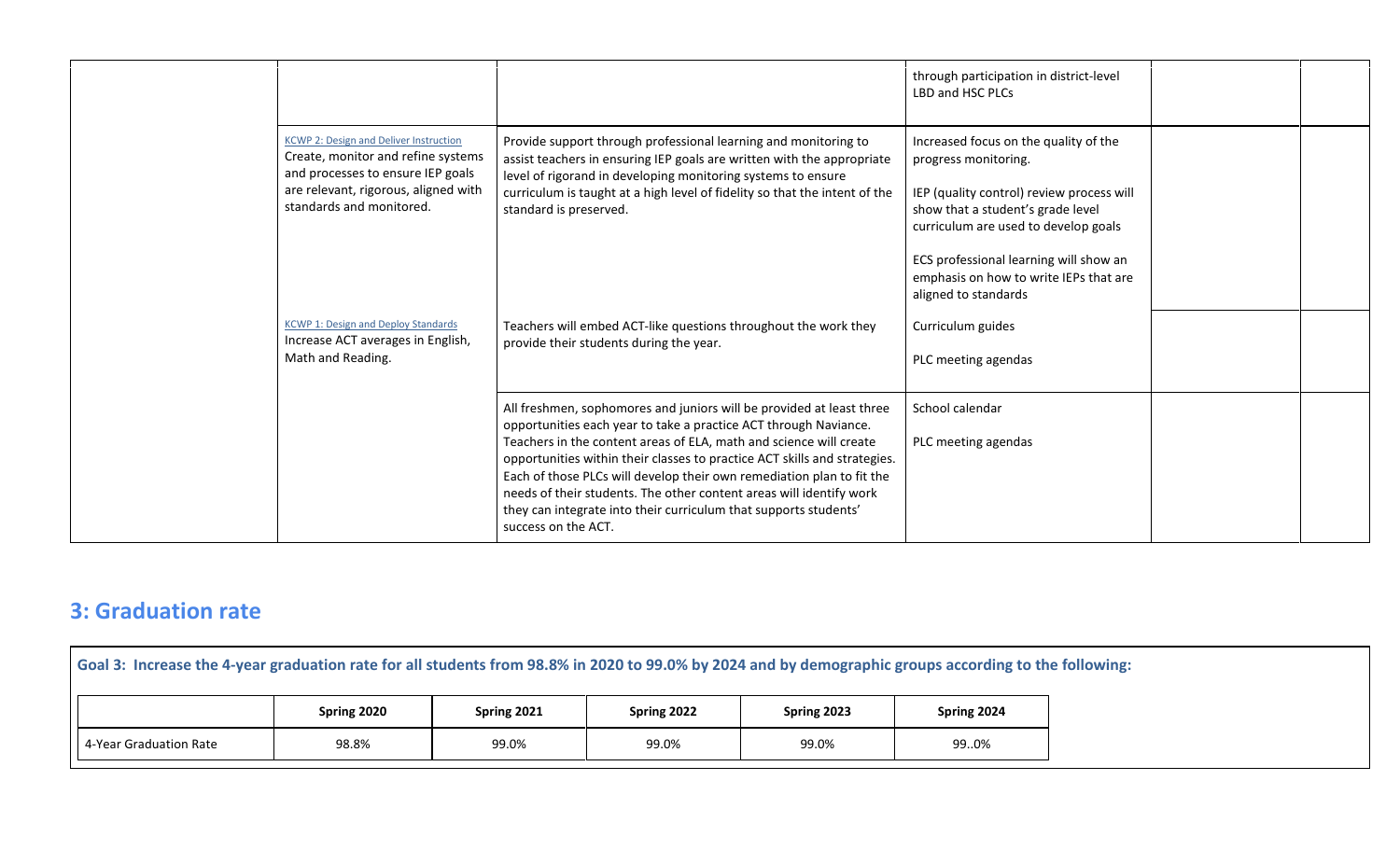| <b>Students with Disabilities</b>                                                                                                                                                                                                                                                                                                                                                                                                                                                                                                                                                         | 82.4%                                                                                                                                             |  | 83.0%                                                                                                                                                                                                                                                                                                                                                                                                                                                                                                                                                                                                                                                                                                                                                                                                                                | 84.0%                                                                                                                                                                         | 85.0%                                                              | 86.0%                                                                                                                                                                                                       |  |                                            |         |
|-------------------------------------------------------------------------------------------------------------------------------------------------------------------------------------------------------------------------------------------------------------------------------------------------------------------------------------------------------------------------------------------------------------------------------------------------------------------------------------------------------------------------------------------------------------------------------------------|---------------------------------------------------------------------------------------------------------------------------------------------------|--|--------------------------------------------------------------------------------------------------------------------------------------------------------------------------------------------------------------------------------------------------------------------------------------------------------------------------------------------------------------------------------------------------------------------------------------------------------------------------------------------------------------------------------------------------------------------------------------------------------------------------------------------------------------------------------------------------------------------------------------------------------------------------------------------------------------------------------------|-------------------------------------------------------------------------------------------------------------------------------------------------------------------------------|--------------------------------------------------------------------|-------------------------------------------------------------------------------------------------------------------------------------------------------------------------------------------------------------|--|--------------------------------------------|---------|
| <b>Students in Poverty</b>                                                                                                                                                                                                                                                                                                                                                                                                                                                                                                                                                                | 85.0%                                                                                                                                             |  | 87.0%                                                                                                                                                                                                                                                                                                                                                                                                                                                                                                                                                                                                                                                                                                                                                                                                                                | 89.0%                                                                                                                                                                         | 91.0%                                                              | 93.0%                                                                                                                                                                                                       |  |                                            |         |
| Which Strategy will the school/district use to address this goal? (The<br>Strategy can be based upon the six Key Core Work Processes listed below<br>or another research-based approach. Provide justification and/or attach<br>evidence for why the strategy was chosen.)<br><b>KCWP 1: Design and Deploy Standards</b><br><b>KCWP 2: Design and Deliver Instruction</b><br><b>KCWP 3: Design and Deliver Assessment Literacy</b><br>KCWP 4: Review, Analyze and Apply Data<br><b>KCWP 5: Design, Align and Deliver Support</b><br>KCWP 6: Establishing Learning Culture and Environment |                                                                                                                                                   |  | Which Activities will the school/district deploy based on the strategy<br>or strategies chosen? (The links to the Key Core Work Processes<br>activity bank below may be a helpful resource. Provide a brief<br>explanation or justification for the activity.<br><b>KCWP1: Design and Deploy Standards - Continuous Improvement Activities</b><br>$\bullet$<br>KCWP2: Design and Deliver Instruction - Continuous Improvement Activities<br>KCWP3: Design and Deliver Assessment Literacy - Continuous Improvement<br>$\bullet$<br><b>Activities</b><br>KCWP4: Review, Analyze and Apply Data - Continuous Improvement Activities<br>$\bullet$<br>KCWP5: Design, Align and Deliver Support - Continuous Improvement Activities<br>KCWP6: Establishing Learning Culture and Environment - Continuous<br><b>Improvement Activities</b> |                                                                                                                                                                               |                                                                    | Identify the timeline for the activity or activities, the person(s) responsible for<br>ensuring the fidelity of the activity or activities, and necessary funding to<br>execute the activity or activities. |  |                                            |         |
| Objective                                                                                                                                                                                                                                                                                                                                                                                                                                                                                                                                                                                 | Strategy                                                                                                                                          |  |                                                                                                                                                                                                                                                                                                                                                                                                                                                                                                                                                                                                                                                                                                                                                                                                                                      | Activities to deploy strategy                                                                                                                                                 |                                                                    | <b>Measure of Success</b>                                                                                                                                                                                   |  | <b>Progress Monitoring</b><br>Date & Notes | Funding |
| Objective 1: Increase the overall<br>graduation rate for all students<br>and Students with Disabilities and<br>Students in Poverty.                                                                                                                                                                                                                                                                                                                                                                                                                                                       | <b>KCWP 4: Review, Analyze and Apply Data</b><br>Regularly review the progress of our<br>at-risk students using a data-driven<br>advisement model |  |                                                                                                                                                                                                                                                                                                                                                                                                                                                                                                                                                                                                                                                                                                                                                                                                                                      | Individual monitoring of students' grades, discipline and attendance<br>by the Student Support Teams (associate principal + guidance<br>counselor + mental health consultant) |                                                                    | Weekly Student Support Teams' agendas<br>and meeting notes                                                                                                                                                  |  |                                            |         |
| Overall<br>$98.8 \rightarrow 99.0\%$<br><b>Students with Disabilities</b>                                                                                                                                                                                                                                                                                                                                                                                                                                                                                                                 |                                                                                                                                                   |  | Evaluation of current advisement model to ensure that students'<br>current levels of performance, goals and interests are aligned with<br>current schedule and post-secondary plan.                                                                                                                                                                                                                                                                                                                                                                                                                                                                                                                                                                                                                                                  |                                                                                                                                                                               | Completion of the district's advisement<br>program self-assessment |                                                                                                                                                                                                             |  |                                            |         |
| $82.4 \rightarrow 83.0\%$<br><b>Students in Poverty</b><br>$85.0 \rightarrow 87.0\%$                                                                                                                                                                                                                                                                                                                                                                                                                                                                                                      |                                                                                                                                                   |  | accelerations opportunities.                                                                                                                                                                                                                                                                                                                                                                                                                                                                                                                                                                                                                                                                                                                                                                                                         | Expand the use of Edgenuity to offer credit recovery and credit                                                                                                               |                                                                    | Monitor enrollment and completion of<br><b>Edgenuity courses</b>                                                                                                                                            |  |                                            |         |
|                                                                                                                                                                                                                                                                                                                                                                                                                                                                                                                                                                                           |                                                                                                                                                   |  | of not graduating.                                                                                                                                                                                                                                                                                                                                                                                                                                                                                                                                                                                                                                                                                                                                                                                                                   | Utilize the Early Warning Report, Check and Connect and Chronic<br>Absentee Focus structures to support the success of students at risk                                       |                                                                    | Complete a quarterly checklist on<br>implementation of Early Warning Report,<br>Check and Connect and Chronic<br>Absentee Focus systems/structures                                                          |  |                                            |         |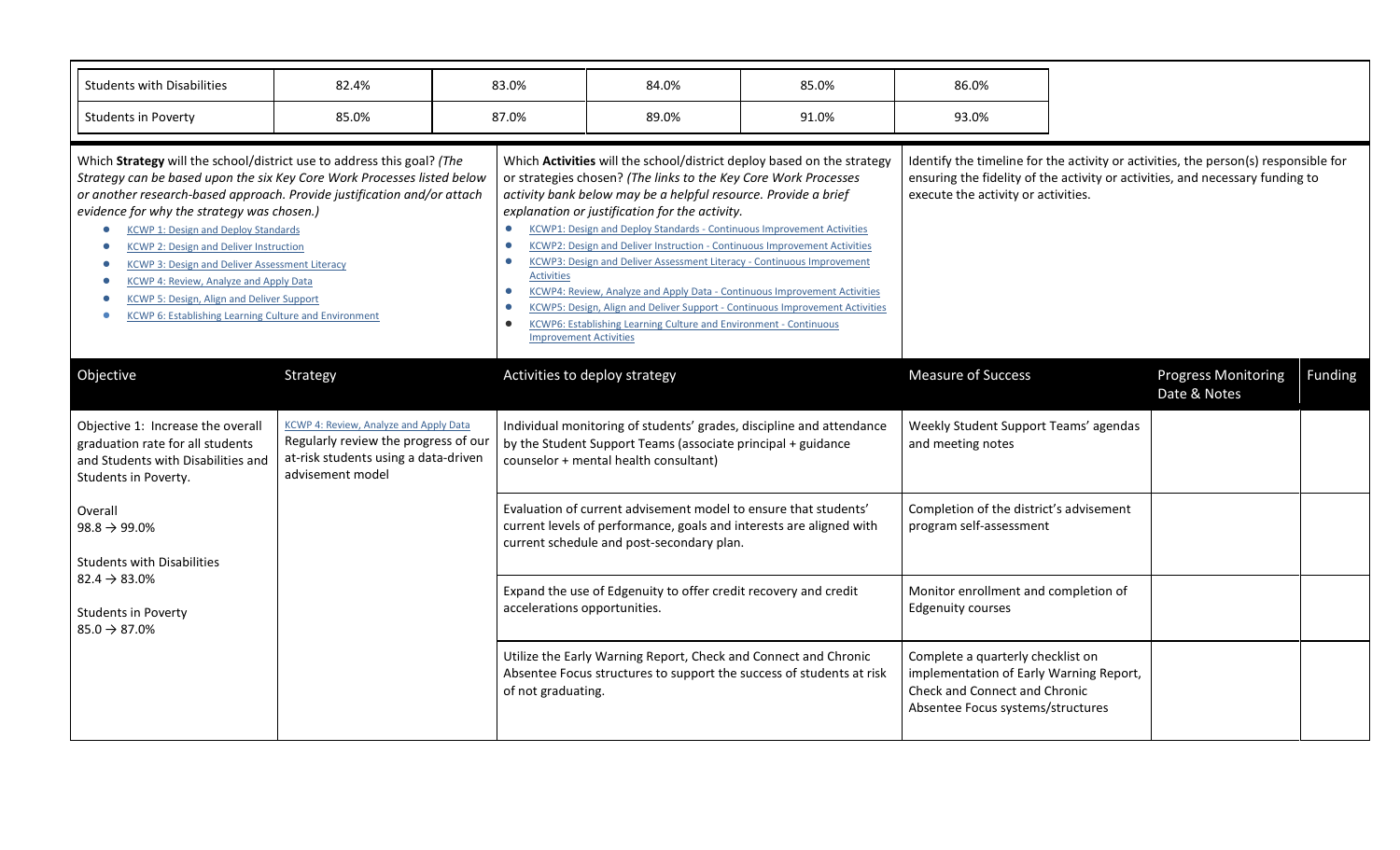# **4: Separate Academic Indicator**

|                                                                                                                                                                                                                                                                                                                                                                                                                                                                                                                                                                                    |                                                                                                                                                                                                                                    | Goal 4: Increase proficiency in writing and science as measured by the KPREP assessments taken during each student's junior year.                                                                                                                                                                                                                                                                                                                                                                                                                                                                                                                                                                                                                                                                                                                                                                                           |                                                                                                                                                                                                             |                                                                                                                                          |                |
|------------------------------------------------------------------------------------------------------------------------------------------------------------------------------------------------------------------------------------------------------------------------------------------------------------------------------------------------------------------------------------------------------------------------------------------------------------------------------------------------------------------------------------------------------------------------------------|------------------------------------------------------------------------------------------------------------------------------------------------------------------------------------------------------------------------------------|-----------------------------------------------------------------------------------------------------------------------------------------------------------------------------------------------------------------------------------------------------------------------------------------------------------------------------------------------------------------------------------------------------------------------------------------------------------------------------------------------------------------------------------------------------------------------------------------------------------------------------------------------------------------------------------------------------------------------------------------------------------------------------------------------------------------------------------------------------------------------------------------------------------------------------|-------------------------------------------------------------------------------------------------------------------------------------------------------------------------------------------------------------|------------------------------------------------------------------------------------------------------------------------------------------|----------------|
|                                                                                                                                                                                                                                                                                                                                                                                                                                                                                                                                                                                    | Spring 2019                                                                                                                                                                                                                        | Spring 2021                                                                                                                                                                                                                                                                                                                                                                                                                                                                                                                                                                                                                                                                                                                                                                                                                                                                                                                 |                                                                                                                                                                                                             |                                                                                                                                          |                |
| <b>On-Demand Writing</b>                                                                                                                                                                                                                                                                                                                                                                                                                                                                                                                                                           | 72.5%                                                                                                                                                                                                                              | 74.0%<br>(10% of 10-year goal)                                                                                                                                                                                                                                                                                                                                                                                                                                                                                                                                                                                                                                                                                                                                                                                                                                                                                              |                                                                                                                                                                                                             |                                                                                                                                          |                |
| <b>Science Assessment</b>                                                                                                                                                                                                                                                                                                                                                                                                                                                                                                                                                          | 63.2%                                                                                                                                                                                                                              | 65.1%<br>(10% of 10-year goal)                                                                                                                                                                                                                                                                                                                                                                                                                                                                                                                                                                                                                                                                                                                                                                                                                                                                                              |                                                                                                                                                                                                             |                                                                                                                                          |                |
| Which Strategy will the school/district use to address this goal? (The<br>Strategy can be based upon the six Key Core Work Processes listed below<br>or another research-based approach. Provide justification and/or attach<br>evidence for why the strategy was chosen.)<br><b>KCWP 1: Design and Deploy Standards</b><br><b>KCWP 2: Design and Deliver Instruction</b><br><b>KCWP 3: Design and Deliver Assessment Literacy</b><br>KCWP 4: Review, Analyze and Apply Data<br>KCWP 5: Design, Align and Deliver Support<br>KCWP 6: Establishing Learning Culture and Environment |                                                                                                                                                                                                                                    | Which Activities will the school/district deploy based on the strategy<br>or strategies chosen? (The links to the Key Core Work Processes<br>activity bank below may be a helpful resource. Provide a brief<br>explanation or justification for the activity.<br>KCWP1: Design and Deploy Standards - Continuous Improvement<br>$\bullet$<br><b>Activities</b><br><b>KCWP2: Design and Deliver Instruction - Continuous</b><br>$\bullet$<br><b>Improvement Activities</b><br><b>KCWP3: Design and Deliver Assessment Literacy - Continuous</b><br>$\bullet$<br><b>Improvement Activities</b><br>KCWP4: Review, Analyze and Apply Data - Continuous<br>$\bullet$<br><b>Improvement Activities</b><br><b>KCWP5: Design, Align and Deliver Support - Continuous</b><br>$\bullet$<br><b>Improvement Activities</b><br><b>KCWP6: Establishing Learning Culture and Environment -</b><br><b>Continuous Improvement Activities</b> | Identify the timeline for the activity or activities, the person(s) responsible for<br>ensuring the fidelity of the activity or activities, and necessary funding to<br>execute the activity or activities. |                                                                                                                                          |                |
| Objective                                                                                                                                                                                                                                                                                                                                                                                                                                                                                                                                                                          | Strategy                                                                                                                                                                                                                           | Activities to deploy strategy                                                                                                                                                                                                                                                                                                                                                                                                                                                                                                                                                                                                                                                                                                                                                                                                                                                                                               | <b>Measure of Success</b>                                                                                                                                                                                   | <b>Progress Monitoring</b><br>Date & Notes                                                                                               | <b>Funding</b> |
| Objective 1: Increase proficiency<br>in writing as measured by the<br><b>KPREP On-Demand Writing</b><br>assessment during each student's<br>junior year.                                                                                                                                                                                                                                                                                                                                                                                                                           | KCWP 4: Review, Analyze and Apply Data<br><b>KCWP 5: Design, Align and Deliver Support</b><br>Students will be guaranteed<br>opportunities to become proficient<br>writers through systematic data<br>analysis and intervention by | Teachers will ensure instruction around high-quality writing is<br>embedded within core instruction on a regular basis. Teachers<br>collaboratively create and administer CFAs that specifically assess<br>students' level of proficiency as it relates to on-demand writing.                                                                                                                                                                                                                                                                                                                                                                                                                                                                                                                                                                                                                                               | PLC agenda and meeting notes<br>Classroom observations and<br>instructional walkthroughs                                                                                                                    | Monitored continually<br>throughout the year by<br>principals and<br>instructional coaches<br>through observations<br>and conversations. |                |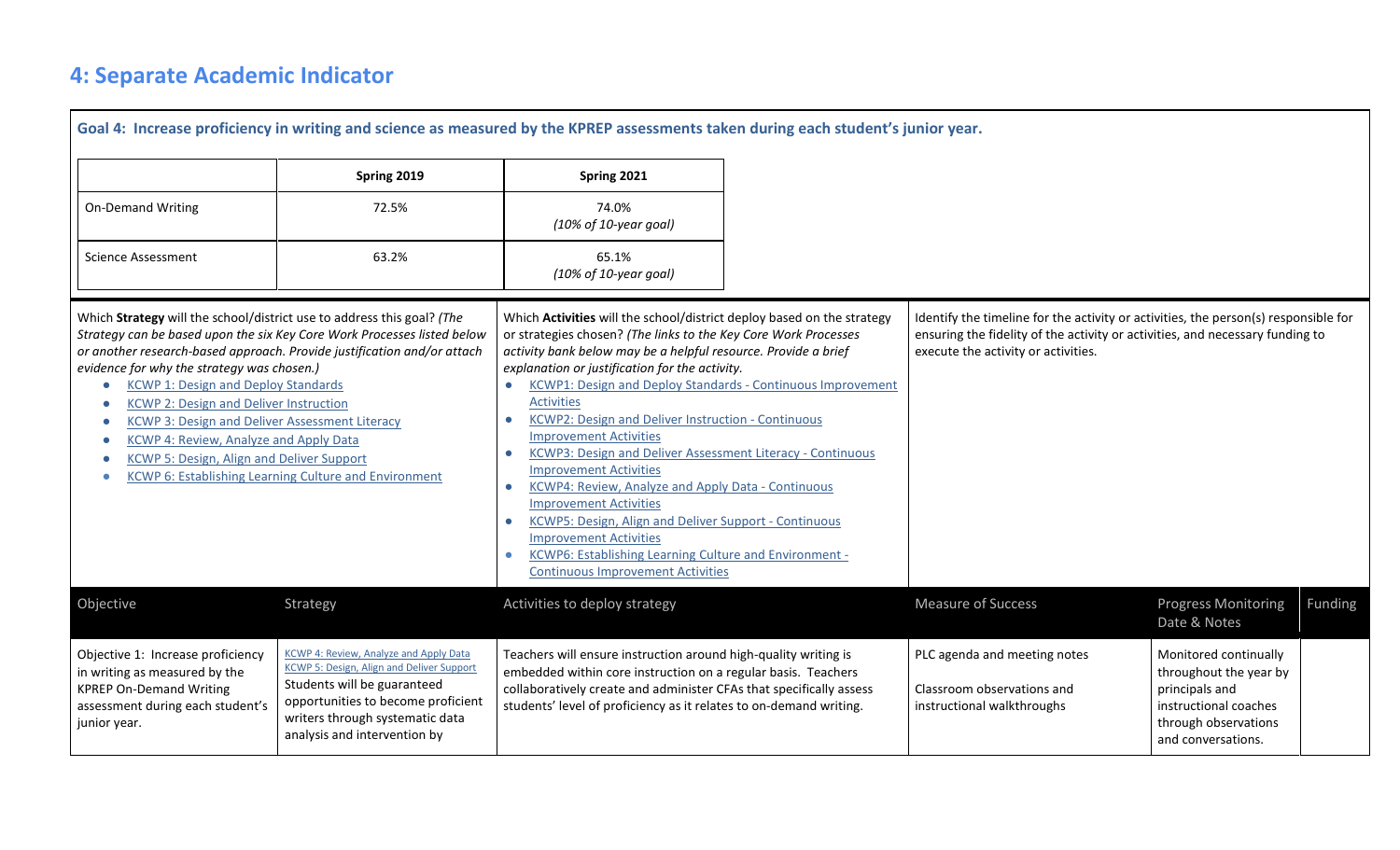| l ODW 72.5 $\rightarrow$ 74.0%<br>Science 63.2 $\rightarrow$ 65.1% | teachers through regular classroom<br>instructional time, EDGE and ESS. | Collaborative teacher teams analyze data from CFAs to identify and<br>carryout next steps instructionally. Students not meeting standard<br>will be placed in Tier II instruction during EDGE for timely<br>interventions. | PLC agenda and meeting notes<br>Classroom observations and<br>instructional walkthroughs | Monitored continually<br>throughout the year by<br>principals and<br>instructional coaches<br>through observations<br>and conversations. |  |
|--------------------------------------------------------------------|-------------------------------------------------------------------------|----------------------------------------------------------------------------------------------------------------------------------------------------------------------------------------------------------------------------|------------------------------------------------------------------------------------------|------------------------------------------------------------------------------------------------------------------------------------------|--|
|--------------------------------------------------------------------|-------------------------------------------------------------------------|----------------------------------------------------------------------------------------------------------------------------------------------------------------------------------------------------------------------------|------------------------------------------------------------------------------------------|------------------------------------------------------------------------------------------------------------------------------------------|--|

## **5: Transition readiness**

**Goal 5: Increase the percentage of all students who are "transition ready" as measured by college and career readiness according to the following: Academic Readiness - 81.0% in 2019 to 86.0% in 2024 Career Readiness - 2.4% in 2019 to 15.0% in 2024**

| <b>ACADEMIC READINESS</b>         | Spring 2019 | Spring 2020 | Spring 2021 | Spring 2022 | Spring 2023 | Spring 2024 |
|-----------------------------------|-------------|-------------|-------------|-------------|-------------|-------------|
| All Students                      | 81.0%       | 82.0%       | 83.0%       | 84.0%       | 85.0%       | 86.0%       |
| <b>Students with Disabilities</b> | 44.4%       | 48.0%       | 51.0%       | 54.0%       | 57.0%       | 60.0%       |
| Students in Poverty               | 72.7%       | 74.0%       | 75.0%       | 76.0%       | 77.0%       | 78.0%       |

| <b>CAREER READINESS</b>           | Spring 2019 | Spring 2020 | Spring 2021 | Spring 2022 | Spring 2023 | Spring 2024 |
|-----------------------------------|-------------|-------------|-------------|-------------|-------------|-------------|
| All Students                      | 2.4%        | 5.0%        | 7.5%        | 10.0%       | 12.5%       | 15.0%       |
| <b>Students with Disabilities</b> | 0.0%        | 1.0%        | 2.0%        | 3.0%        | 4.0%        | $5.0\%$     |
| Students in Poverty               | 0.0%        | 1.0%        | 2.0%        | 3.0%        | 4.0%        | 5.0%        |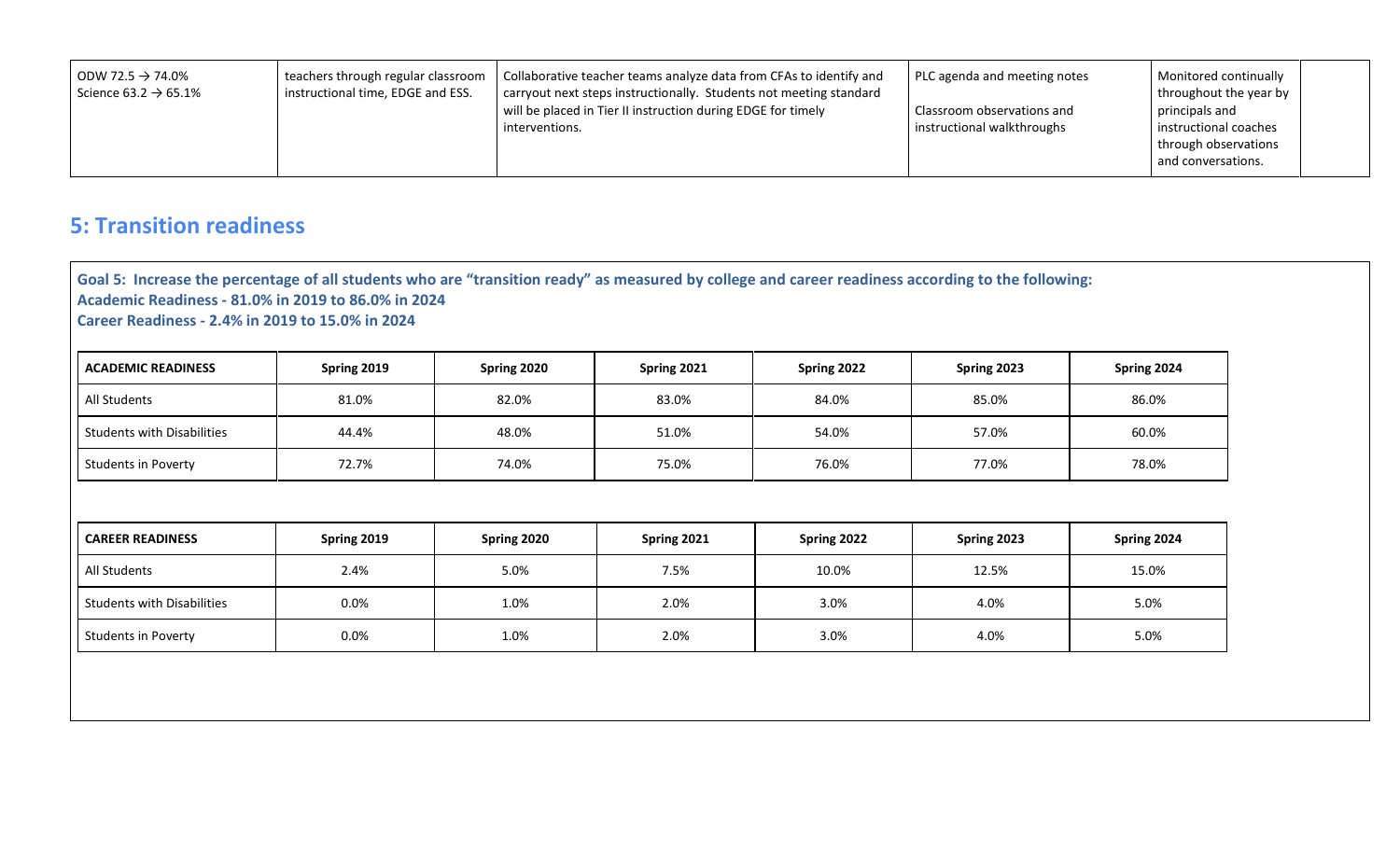| Which Strategy will the school/district use to address this goal? (The<br>Strategy can be based upon the six Key Core Work Processes listed below<br>or another research-based approach. Provide justification and/or attach<br>evidence for why the strategy was chosen.)<br><b>KCWP 1: Design and Deploy Standards</b><br>$\bullet$<br><b>KCWP 2: Design and Deliver Instruction</b><br>KCWP 3: Design and Deliver Assessment Literacy<br>KCWP 4: Review, Analyze and Apply Data<br>KCWP 5: Design, Align and Deliver Support<br>KCWP 6: Establishing Learning Culture and Environment<br>$\bullet$ |                                                                                                                                                              | Which Activities will the school/district deploy based on the strategy<br>or strategies chosen? (The links to the Key Core Work Processes<br>activity bank below may be a helpful resource. Provide a brief<br>explanation or justification for the activity.<br><b>KCWP1: Design and Deploy Standards - Continuous Improvement Activities</b><br>$\bullet$<br><b>KCWP2: Design and Deliver Instruction - Continuous Improvement Activities</b><br>$\bullet$<br><b>KCWP3: Design and Deliver Assessment Literacy - Continuous Improvement</b><br>$\bullet$<br><b>Activities</b><br>KCWP4: Review, Analyze and Apply Data - Continuous Improvement Activities<br>$\bullet$<br>KCWP5: Design, Align and Deliver Support - Continuous Improvement Activities<br><b>KCWP6: Establishing Learning Culture and Environment - Continuous</b><br>$\bullet$<br><b>Improvement Activities</b> | Identify the timeline for the activity or activities, the person(s) responsible for<br>ensuring the fidelity of the activity or activities, and necessary funding to<br>execute the activity or activities. |                                            |                |
|-------------------------------------------------------------------------------------------------------------------------------------------------------------------------------------------------------------------------------------------------------------------------------------------------------------------------------------------------------------------------------------------------------------------------------------------------------------------------------------------------------------------------------------------------------------------------------------------------------|--------------------------------------------------------------------------------------------------------------------------------------------------------------|-------------------------------------------------------------------------------------------------------------------------------------------------------------------------------------------------------------------------------------------------------------------------------------------------------------------------------------------------------------------------------------------------------------------------------------------------------------------------------------------------------------------------------------------------------------------------------------------------------------------------------------------------------------------------------------------------------------------------------------------------------------------------------------------------------------------------------------------------------------------------------------|-------------------------------------------------------------------------------------------------------------------------------------------------------------------------------------------------------------|--------------------------------------------|----------------|
| Objective                                                                                                                                                                                                                                                                                                                                                                                                                                                                                                                                                                                             | Strategy                                                                                                                                                     | Activities to deploy strategy                                                                                                                                                                                                                                                                                                                                                                                                                                                                                                                                                                                                                                                                                                                                                                                                                                                       | <b>Measure of Success</b>                                                                                                                                                                                   | <b>Progress Monitoring</b><br>Date & Notes | <b>Funding</b> |
| Objective 1: Increase the<br>percentage of students who are<br>"transition ready" as measured by<br>college and career readiness.                                                                                                                                                                                                                                                                                                                                                                                                                                                                     | <b>KCWP 1: Design and Deploy Standards</b><br>Increase ACT averages in English,<br>Math and Reading.                                                         | Teachers will embed ACT-like questions throughout the work they<br>provide their students during the year.                                                                                                                                                                                                                                                                                                                                                                                                                                                                                                                                                                                                                                                                                                                                                                          | Curriculum guides<br>PLC meeting agendas                                                                                                                                                                    |                                            |                |
| Overall 83.4% $\rightarrow$ 84.3%<br>SWD 44.4% $\rightarrow$ 47.0%<br>SIP 72.7% $\rightarrow$ 73.8%                                                                                                                                                                                                                                                                                                                                                                                                                                                                                                   |                                                                                                                                                              | All freshmen, sophomores and juniors will be provided at least three<br>opportunities each year to take a practice ACT through Naviance.<br>Teachers in the content areas of ELA, math and science will create<br>opportunities within their classes to practice ACT skills and strategies.<br>Each of those PLCs will develop their own remediation plan to fit the<br>needs of their students. The other content areas will identify work<br>they can integrate into their curriculum that supports students'<br>success on the ACT.                                                                                                                                                                                                                                                                                                                                              | School calendar<br>PLC meeting agendas                                                                                                                                                                      |                                            |                |
|                                                                                                                                                                                                                                                                                                                                                                                                                                                                                                                                                                                                       | <b>KCWP 5: Design, Align and Deliver Support</b><br>Increase course offerings and open<br>opportunities for students to<br>demonstrate transition readiness. | Continue to explore new opportunities for students in Advanced<br>Placement and especially dual credit through expanded offerings and<br>increased enrollment in both.                                                                                                                                                                                                                                                                                                                                                                                                                                                                                                                                                                                                                                                                                                              | Number of students enrolled in AP<br>and/or dual credit courses                                                                                                                                             |                                            |                |
|                                                                                                                                                                                                                                                                                                                                                                                                                                                                                                                                                                                                       | KCWP 5: Design, Align and Deliver Support<br>Grow our college and career<br>counseling services                                                              | Create an intentional monitoring approach for transition readiness<br>using processes/tools such as an early warning report, behavior data<br>walls, chronic absentee focus, etc.                                                                                                                                                                                                                                                                                                                                                                                                                                                                                                                                                                                                                                                                                                   | Student-by-student monitoring tool<br>(data wall)<br>School-wide transition readiness tool                                                                                                                  |                                            |                |